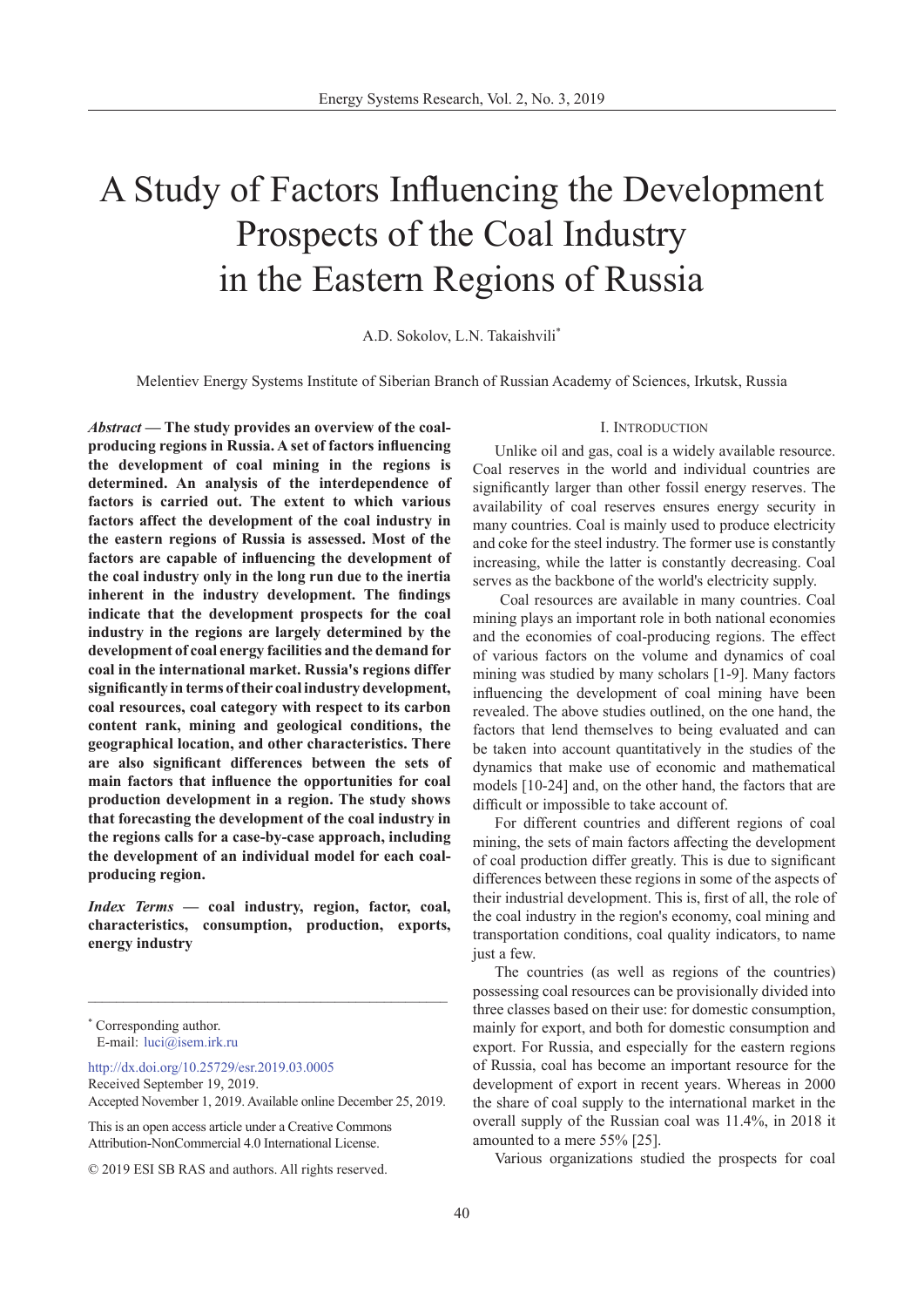industry development at the national level and the regional level, i.e. for the federal districts (FD) and federal subjects (FS), as well as individual companies and their groups [1- 22, 26-34].

Models, software, and information support developed with the participation of the authors were used in the studies carried out at the Melentiev Energy Systems Institute, SB RAS [23,24,35, 36]. An analysis of the longterm experience of research conducted by the scholars both in Russia and abroad, including that with participation of the authors [30-34], and an analysis of the statistical data and other resources, revealed the trends of the coal industry development in the coal-producing regions of Russia as shaped under the conditions of previous years and expected to unfold further in the future. This made it possible to identify the factors influencing the development trends of the coal industry in Russia and its regions. The objective of this study was to systematize and identify the most significant factors affecting the development of coal mining for various regions.

#### II. Overview of the Russian coal industry

The coal industry, being one of the largest energy systems, has certain properties [37]: those of its entities (structural units of the industry and coal products) and those that are information-based. Entities are defined as companies or groups of companies. Of the entity properties, the most important are structural complexity, large scale, heterogeneity, and scarcity. Properties of coal products are heterogeneity, poor interchangeability, and high demand. Information-based properties include incompleteness of information on entities and uncertainty of future conditions of economic and energy development in the regions, and international coal markets, including coal demand and coal prices [38]. Factors influencing the development of the coal industry are directly related to

|  |  |  | Table 1. Profile of coal mining federal subjects (as of 2017) |  |
|--|--|--|---------------------------------------------------------------|--|
|  |  |  |                                                               |  |

|                              |                      | Processing, as<br>$%$ of<br>production | Export<br>mln.t | Share of                                                              |                | Structure of<br>supplies, % |                                                                  |
|------------------------------|----------------------|----------------------------------------|-----------------|-----------------------------------------------------------------------|----------------|-----------------------------|------------------------------------------------------------------|
|                              | Production<br>mln. t |                                        |                 | locally<br>produced coal<br>in total<br>consumption.<br>$\frac{0}{0}$ |                | regions of Russia           |                                                                  |
| Index                        |                      |                                        |                 |                                                                       | exports        | total                       | $\operatorname*{producing}_{\operatorname*{region}^{*}}$<br>Coal |
| Export coals                 |                      |                                        |                 |                                                                       |                |                             |                                                                  |
| Siberia and the Far East     |                      |                                        |                 |                                                                       |                |                             |                                                                  |
| Novosibirsk region           | 10.8                 | 51                                     | 9.8             | $\overline{2}$                                                        | 96             | $\overline{4}$              | $\overline{4}$                                                   |
| Kemerovo region              | 241.3                | 57                                     | 135.8           | 95                                                                    | 64             | 36                          | 24                                                               |
| Republic of Khakassia        | 20.6                 | 57                                     | 7.3             | 26                                                                    | 39             | 61                          | $\overline{4}$                                                   |
| Zabaykalsky Territory        | $\overline{22.1}$    | 54                                     | 9.0             | 96                                                                    | 57             | 43                          | 40                                                               |
| Republic of Sakha (Yakutia)  | 17.5                 | 62                                     | $7.4\,$         | 97                                                                    | 57             | 43                          | 21                                                               |
| Khabarovsk Territory         | 6.6                  | 90                                     | 2.6             | $\overline{30}$                                                       | 59             | 41                          | $\overline{20}$                                                  |
| Sakhalin region              | 7.6                  |                                        | 7.5             | 100                                                                   | 64             | 36                          | 18                                                               |
| Regions of European Russia   |                      |                                        |                 |                                                                       |                |                             |                                                                  |
| Rostov region                | 5.8                  | 71                                     | 2.3             | 99                                                                    | 34             | 66                          | 66                                                               |
| Murmansk region              | 0.12                 |                                        | 0.04            | $\theta$                                                              | 100            | $\theta$                    | $\theta$                                                         |
| Nationally significant coals |                      |                                        |                 |                                                                       |                |                             |                                                                  |
| Regions of European Russia   |                      |                                        |                 |                                                                       |                |                             |                                                                  |
| Komi Republic                | 8.8                  | 88                                     | 0.03            | 92                                                                    | 6              | 93                          | 19                                                               |
| Siberia                      |                      |                                        |                 |                                                                       |                |                             |                                                                  |
| Krasnoyarsk Territory        | 39.3                 |                                        | 2.2             | 89                                                                    | 5              | 95                          | 58                                                               |
| Locally significant coals    |                      |                                        |                 |                                                                       |                |                             |                                                                  |
| Regions of European Russia   |                      |                                        |                 |                                                                       |                |                             |                                                                  |
| Tula region                  | 0.2                  |                                        |                 | $\theta$                                                              | $\overline{0}$ | 100                         | 100                                                              |
| Orenburg region              | 0.2                  |                                        |                 |                                                                       |                |                             |                                                                  |
| Chelyabinsk region           | 0.7                  |                                        |                 | $\overline{7}$                                                        | $\theta$       | 100                         | 100                                                              |
| Siberia and the Far East     |                      |                                        |                 |                                                                       |                |                             |                                                                  |
| Republic of Tuva             | 0.7                  |                                        | 0.08            |                                                                       | $\mathbf{0}$   | 100                         | 100                                                              |
| Irkutsk region               | 11.5                 | 26                                     | 1.0             | 71                                                                    | $\mathbf{Q}$   | 91                          | 90                                                               |
| Republic of Buryatia         | 2.4                  |                                        |                 | 24                                                                    | $\mathbf{0}$   | 100                         | 100                                                              |
| Primorsky Territory          | 8.5                  | 0.2                                    | 1.2             | 81                                                                    | $\overline{c}$ | 98                          | 98                                                               |
| Amur region                  | 3.4                  |                                        |                 | 90                                                                    | $\mathbf{0}$   | 100                         | 100                                                              |
| Magadan region               | 0.3                  |                                        |                 | 65                                                                    | $\theta$       | 100                         | 100                                                              |
| Chukotka Autonomous Okrug    | 0.2                  |                                        |                 | 70                                                                    | $\theta$       | 100                         | 100                                                              |
| Kamchatka Territory          | 0.03                 |                                        |                 | 10                                                                    | $\Omega$       | $\theta$                    | $\theta$                                                         |

*Note: \** a share of the supplies to the regions of Russia

*Sources:* Statistical data by Federal State Unitary Enterprise "Central Dispatching Department of the Energy Sector", calculations performed by the authors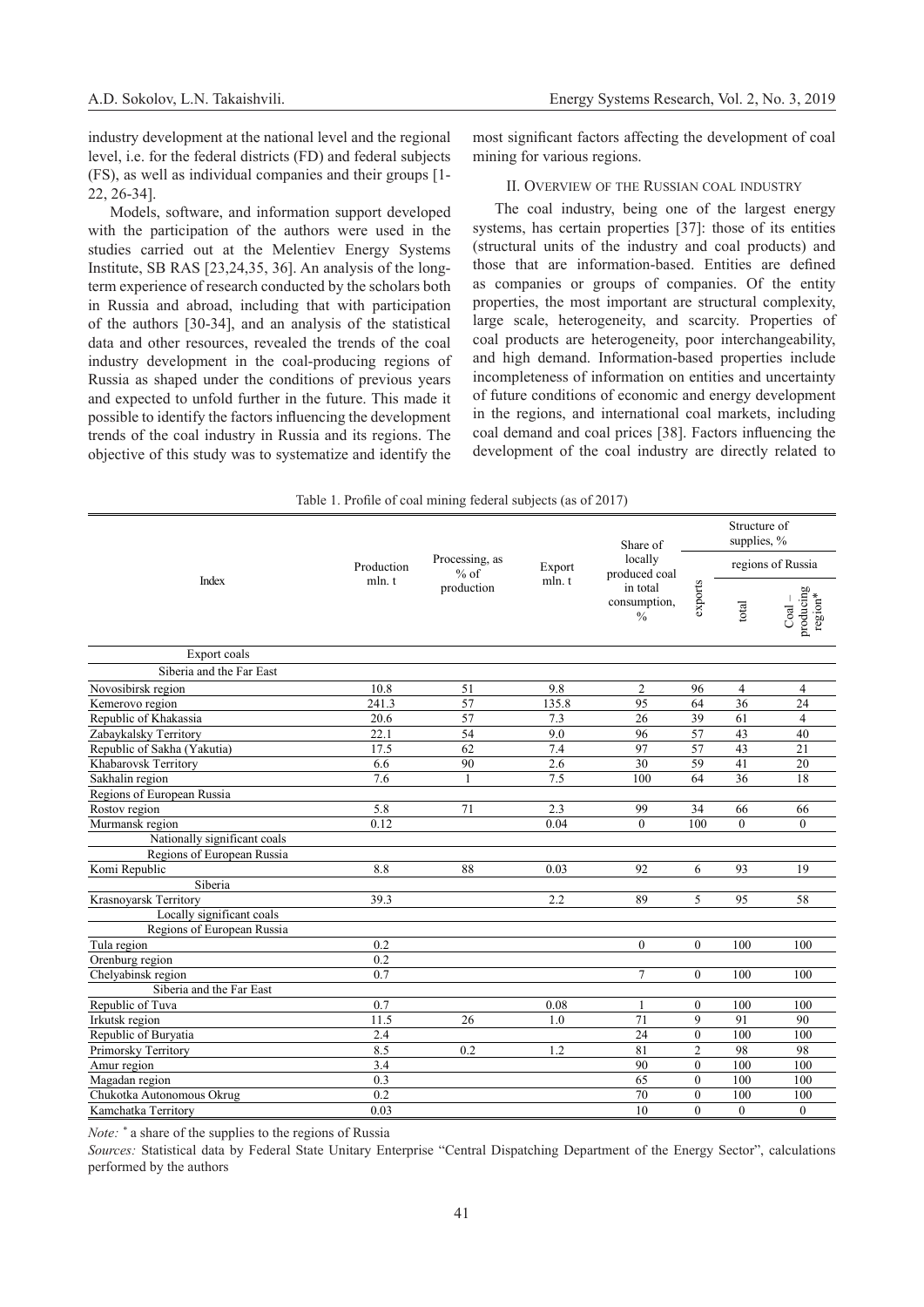the above properties. Factoring them in is important when researching the development prospects of the coal industry and performing a computational experiment based on economic and mathematical models.

The large scale and structural complexity of the Russian coal industry are evident not only in the presence of numerous companies but also in their being scattered across a vast territory of the country in different climatic zones and time zones. The Russian coal industry is made up of more than two hundred coal mining (180) and coal processing (65) companies located in 21 Federal entities. It supplies consumers in the regions of Russia and supplies coal for exports. Coal reserves are available in 34 federal subjects. The heterogeneity is due to the uniqueness of coal deposits in terms of coal quality characteristics, coal mining conditions, and other indicators. Scarcity manifests itself in available reserves, demand, interchangeability of products, labor, and financial resources, etc. To this end, it would be more correct to consider specific deposits rather than coal-producing regions. Statistical data used for analysis and projections, as well as other resources, are usually linked to regional structures. This study does not deal with the coal of individual deposits, but rather with the coal of federal subjects, which is in line with the official statistical data.

The coal industry is one of the most important sectors of the Russian economy. Russia has great potential for the development of coal mining. The majority of coal mining entities of the Russian Federation are located in the Siberian Federal District and the Far East. Together, they produce more than 95% of all coal produced in Russia. In this study, the coals are distinguished by their significance

in terms of markets, i.e. local, regional (significant for adjacent Federal entities), national, and international. The coal significance is determined by the quality rank of the coal deposit, which is being developed or is to be developed in the future, and is assessed based on the 2017 statistical data (Table 1). The coal is considered to be of export and nationwide significance if its larger share (above 30%) is supplied to these markets; whereas locally significant coals are those which are consumed mainly within the region of their production with insignificant volumes consumed in the adjacent regions. Some federal subjects may produce coal of various significance when several deposits are developed there. In the event that the regions producing locally significant coals implement coal mining development projects and create an appropriate transport infrastructure, they may also start to export about 90% of the production volumes, as is the case, for example, the Republic of Tyva and Kamchatka Territory.

Coal-producing regions of Russia differ significantly in terms of their structure of supplies, availability of coal preparation plants, and coal mining development projects. Only three regions (Kemerovo region, Republic of Sakha (Yakutia) and the Republic of Komi) supply coal for the by-product coke industry, and only 14 regions produce coal for export. According to the coal industry development program (long-term program for the development of the Russian coal industry to 2030; approved by Resolution of the Government of the Russian Federation No. 14-r dated January 24, 2012), only four regions have the projects for constructing coal-fired power plants: the Republic of Sakha (Yakutia), the Sakhalin, Irkutsk and Amur Regions; whereas in the case of the coal chemical industry, respective

| Internal factors |                                                                                                                 |     | <b>External</b> factors                                                      |  |  |  |
|------------------|-----------------------------------------------------------------------------------------------------------------|-----|------------------------------------------------------------------------------|--|--|--|
|                  | Factors that are common for all regions                                                                         |     |                                                                              |  |  |  |
|                  | resource base                                                                                                   | 3.  | natural factors: water availability in rivers (in the case of HPPs),         |  |  |  |
|                  | the geographical location (remoteness from coal markets or coal suppliers)                                      |     | winter temperatures                                                          |  |  |  |
|                  | Coal-producing region                                                                                           |     |                                                                              |  |  |  |
| 4.               | coal quality characteristics and coal significance                                                              | 8.  | projects for the reconstruction of existing companies and establishing new   |  |  |  |
| 5.               | mining, geological, and hydrological conditions of coal deposit                                                 |     | coal mining and processing companies, inclusive of availability of resources |  |  |  |
|                  | development                                                                                                     |     | for project implementation: investments, labor resources, etc.               |  |  |  |
| 6.               | technical and economic indices of the company: production capacity of the                                       | 9.  | projects for construction of coal-fired power facilities                     |  |  |  |
|                  | company, etc.                                                                                                   |     |                                                                              |  |  |  |
|                  | processing capacities available                                                                                 |     |                                                                              |  |  |  |
|                  | Factors common to coal-producing and coal-consuming regions but classified as belonging to different categories |     |                                                                              |  |  |  |
|                  | Coal-consuming region                                                                                           |     | Coal-producing region                                                        |  |  |  |
| 10.              | internal demand for coal and coal products                                                                      | 10. | demand for coal and coal products                                            |  |  |  |
|                  | a fuel that power plants are designed to run on                                                                 |     | internal (in the case of a coal-producing region)                            |  |  |  |
|                  | miscellaneous demand.                                                                                           |     | in other regions of Russia                                                   |  |  |  |
|                  | economic indices of coal use as a fuel                                                                          |     | for export<br>$\overline{\phantom{0}}$                                       |  |  |  |
| 12.              | availability of transport and social infrastructure                                                             |     | competition with other energy carriers                                       |  |  |  |
|                  |                                                                                                                 |     | economic indices of coal production and processing                           |  |  |  |
|                  |                                                                                                                 | 12. | availability of transport and social infrastructure                          |  |  |  |
|                  | Production and consumption relations                                                                            |     |                                                                              |  |  |  |
| 13.              | economic indices: coal prices at mine, coal transportation rates, domestic and global market coal prices        |     |                                                                              |  |  |  |
| 14               | evisting coal supply pattern                                                                                    |     |                                                                              |  |  |  |

Table 2. Factors influencing the development of the coal industry

14. existing coal supply pattern

15. development of port and transport infrastructure, including that for coal export

16. scientific and technological advances affect all components of the coal market

*Source*: estimates by the authors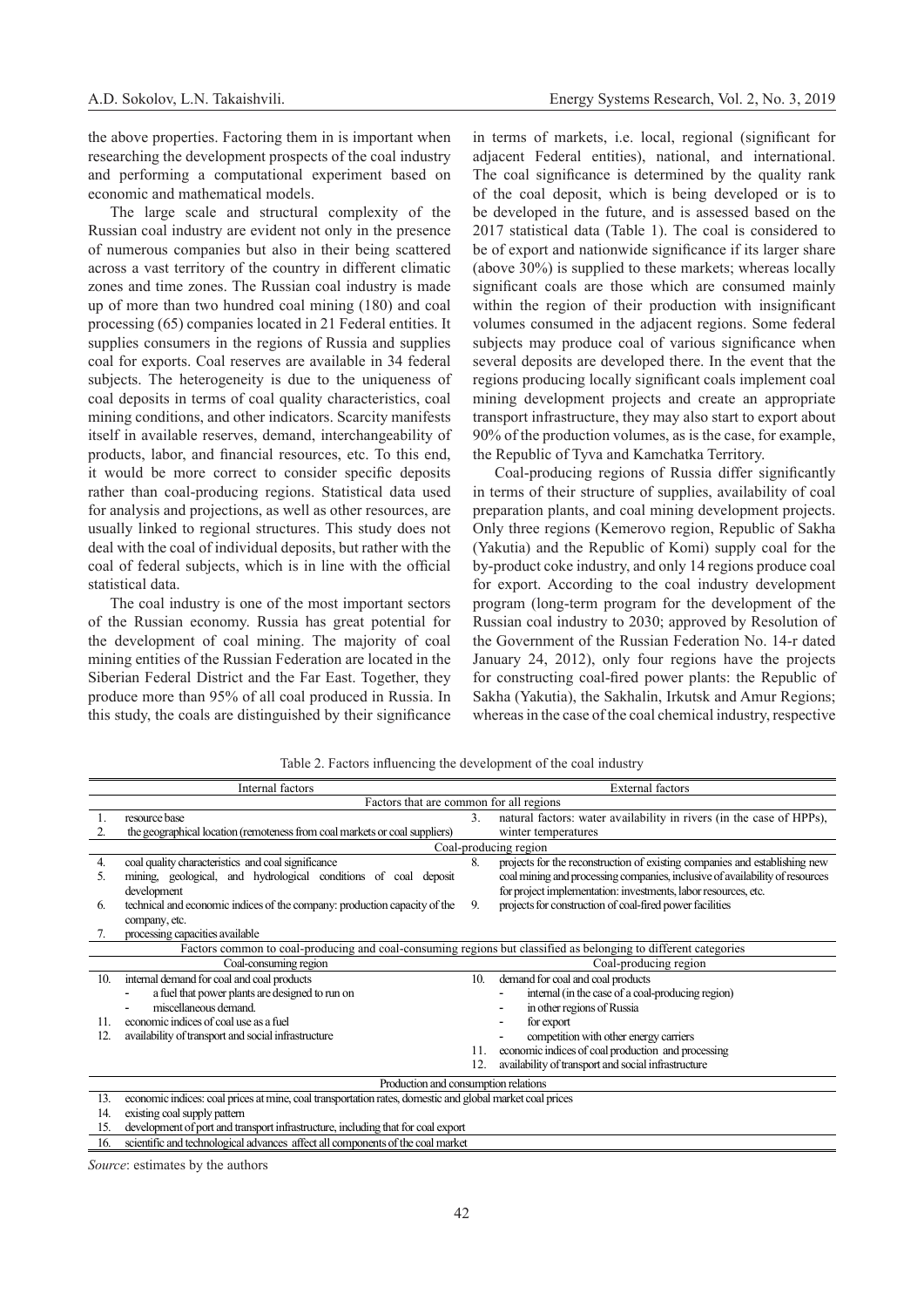projects are in place in the republics of Khakassia and Sakha (Yakutia), Krasnoyarsk Territory, the Amur, and Magadan Regions.

### III. Factors influencing the development of the coal industry

We will distinguish between three key aggregated components of the coal market: A "Coal-producing region (a set of coal-mining and coal-processing companies that operate in a region or a Federal entity), a "Coal-consuming region", and "Production and consumption relations". "Production and consumption relations" implicitly include intermediaries between the seller and the buyer, as well as coal and energy companies that are both coal producers and coal consumers.

Factors influencing the development of the coal industry in Russia and its regions for each of the coal market components can be divided into internal and external. Internal factors are determined by the profile of the region: the status of energy sector companies (coal mining and coal processing companies; power plants and boiler houses that use coal as their fuel; other consumers); transport infrastructure condition; resource base, etc. External factors depend on the forecast scenarios of coal industry development in the region and scenarios of the overall economic development. The scenarios cover the measures aimed at changing the volume and structure of production, consumption, and supply of coals in terms of their uses. External factors also include poorly predictable factors, for example, natural, geopolitical factors, and others.

The identified factors were ranked and structured for coal-producing regions and coal-consuming regions (Table 2). The presented factors differ in their impact on the development of coal production.

## IV. Effect of factors on coal mining development

The effect of individual factors (coal transportation rates, coal demand, coal resources, etc.) has been studied when forecasting the development of the coal industry in the country and its regions [30-34]. Some factors were assessed based on expert estimates relying on the findings of the studies and the analysis of the historical dynamics of the indices showing the performance of the coal industry of the country and its regions: production, inter-regional and export supplies, consumption, etc.

The greatest impact on the development of coal mining is that of the demand for coal. Coal is consumed in most federal subjects of Russia. An analysis of the historical data of coal consumption indicates that domestic consumption (power plants and boiler houses, by-product coke plants, households, and other consumers) is decreasing, while export is growing. Domestic coal consumption also decreased in absolute terms from 207.5 million tons in 2000 to 169 million tons in 2018, while coal export supplies increased from 35.4 million tons to 205 million tons over

the same period. At the same time, the proportions in the structure of coal consumption remained relatively stable: energy industry facilities (thermal power plants and boiler houses) account for 50%, by-product coke plants - 20%, and other consumers - 30%.

The main components of the demand are the demand for coal in the production region itself, the demand in other regions of Russia, and the export demand. An analysis of the dynamics of coal consumption in the regions in terms of its use in retrospect as well as the studies show the relative stability of coal supplies to by-product coke plants, households, and other consumers. The most significant impact on coal production levels is that of the demand for coal to be exported, for coal to be used by power plants and the future demand for coal in the coal chemical industry. Forecasting the demand for coal is rather challenging, and requires both dedicated models and expert estimations [27]. In the short run, coal consumption by power plants varies depending on natural factors, and, in the long run, it is affected by the implementation of projects for construction of coal-fired power plants, and the planned replacement of an energy carrier. The need for coal at existing energy facilities will decrease due to the modernization and replacement of obsolete equipment and, accordingly, an increase in the efficiency of these facilities.

The export demand for coal is also affected by the competitiveness of coal, the remoteness of markets, and the throughput capacity of transportation facilities. Growing export demand for coal stimulates the development of production and processing of the coal that is in demand in the global coal market. The lack of demand for lowgrade coal processing products for the energy industry may restrain the growth of coal production and processing, and, consequently, limit the resources for exports. This is especially relevant for companies that produce large amounts of export coal.

As the domestic demand for coal in a coal-producing region grows, the following measures are used to increase production:

- full utilization of production capacities;
- reduction in coal supplies to other regions of Russia.
- If there are no constraints on the resource base and if local production is economically justified compared to coal delivery from other regions, coal production may increase due to:
- reconstruction and expansion of production capacities;
- preparation and commissioning of new capacities.

*The resource base and mining, geological and hydrological conditions for coal deposit development*  determine the feasibility of constructing new production facilities and expanding the existing ones, shutting down companies, and using the methods and technologies for the development of deposits.

*Economic indices* are of paramount importance,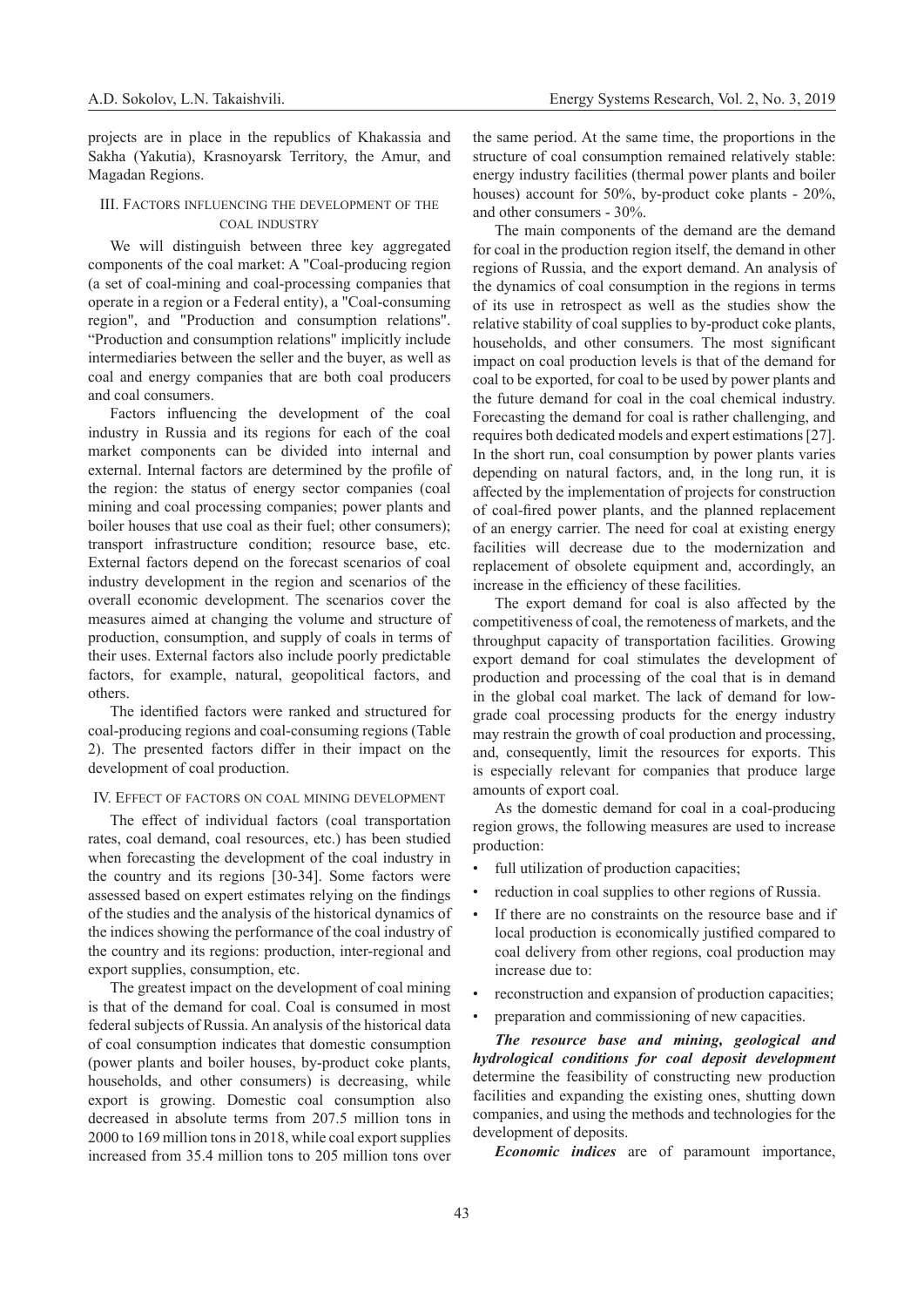

*Figure 1. Profitability index versus deviations of input parameters from reference values*

especially when making decisions on the implementation of new deposit development projects. At the stage of investment project valuation, there is an uncertainty of future conditions for economic and energy development in the regions along with incompleteness of information about the facilities. Sensitivity analysis enables one to determine the limits of changes in economic indices that still make the project implementation feasible. Figure 1 shows the change in the profitability index of a project depending on the deviations from the assumed reference values of coal prices, production costs, and required investments.

*The availability of processing capacity* in the regions producing the coal of export quality influences possible export volumes. With the increase in coal processing volume, it is possible to increase the volume of coal production and export given the demand for this coal and favorable prices in the global coal market. While the volume of coal processing in the country as a whole grew from 117.6 million tons in 2010 to 199.0 million tons in 2018, the volume of exports increased from 116.4 million tons in 2010 to 193.2 million tons in 2018. The growth of export supplies, given the growing processing volume, is

Table 3. Factors affecting the implementation of coal production projects as a function of the project objective

| Project objective   | Factors                                              |
|---------------------|------------------------------------------------------|
|                     | prices in the international market, competitiveness, |
|                     | processing volumes, coal transportation rates, the   |
| Coal export         | throughput capacity of transport facilities,         |
|                     | availability of transport and social infrastructure  |
| Coal-fired electric | demand for electricity in domestic and international |
| power generation    | markets, electricity sales prices                    |
|                     | the demand for coal chemical industry products.      |
| Coal chemical       | availability of coal processing technologies         |
| industry            | acceptable in terms of economic and other indices    |
|                     | of coal processing technologies                      |

*Source*: estimates by the authors

typical of the majority of the Federal subjects that supply coal for export.

*The geographical location (remoteness from the target coal markets) of the mining region, the quality characteristics, and the significance of coal* may restrain or encourage the development of coal mining. This includes (un)availability of transport infrastructure between coal mining companies and railway stations, coal shipping ports, land border crossings; constraints on the capacity of railways, seaports, and coal terminals. The transportation rate to a significant extent depends on the remoteness from the target markets, which affects the volume of coal supplies.

*The availability of projects for reconstructing the existing facilities and building new coal mining and processing facilities* determines the development of the coal industry in the region. Factors affecting the feasibility of the project depend on the conditions of project implementation (Figure 2) and its focus (Table 3).

Competition with other energy carriers may have a catastrophic impact not only on the decrease in demand for coal and, consequently, on the production volume but also on the social stability in coal-producing regions, especially in company towns, of which there are more than 30 in Russia, including 8 ones with the most problematic social and economic status. Moreover, the reduction in coal mining will have an impact on related industries, primarily on the transport system [39].

Natural factors, not easily lending themselves to forecasting (winter temperatures; water availability of rivers, given the availability of hydropower plants, and others), have the most significant impact in the short term. This impact is most noticeable for local coal supplies when hydropower plants are involved.

*Production and consumption relations* affect the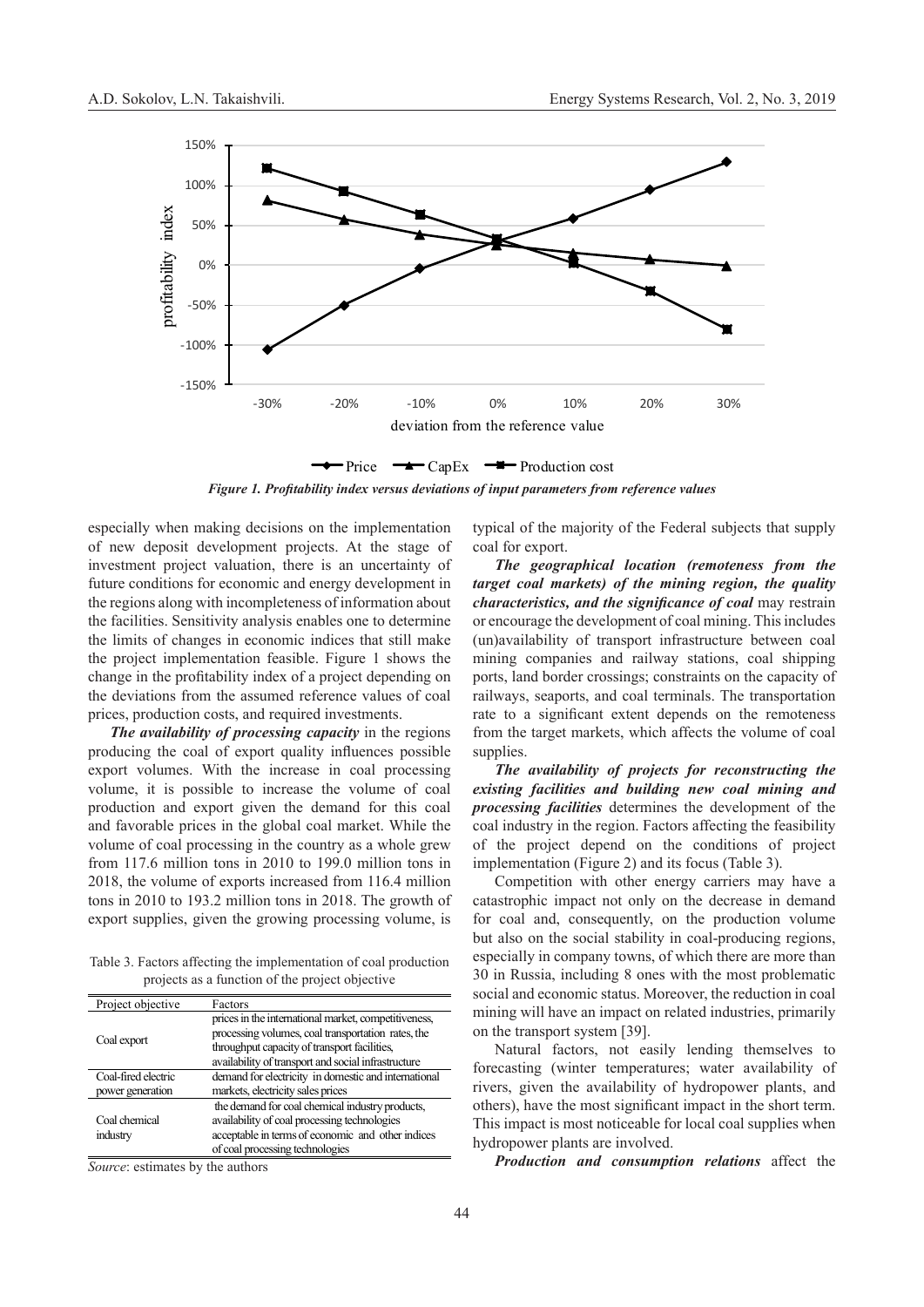

*Figure 2 – Implementation conditions for the project of establishing a coal mining enterprise*

pattern and volume of coal supply through prices at mine, and coal transportation rates. The impact of railway rates on the development of production and supply of steam coal was assessed for various energy development scenarios and consumption levels, respectively. The studies examined the change in transportation rate by a factor of 1.5 and 2. The findings of the study indicate that the increase in the railway rate encourages the development of local coal mining of not very high quality, whereas the decrease in the railway rate leads to the expansion of the market for quality coals and fosters the development of their mining [29]. Changes in the railway rate may alter the pattern and volume of coal supply, depending not only on the transportation rate but also on the qualitative characteristics of coal. If railroad rates are increased, nationwide coal supplies (e.g. Kuznetsk and Kansk-Achinsk coal) compete with each other:

- high-quality Kuznetsk coal acquires more local significance and the overall demand for it increases as the target market shrinks;
- the demand for Kansk-Achinsk coal decreases.
- Supplies of coal that serves as the fuel for power plants are not affected by changes in coal prices and transportation rates.

(Un)availability of transport infrastructure facilities, the capacity of ports and other facilities, including those intended for coal export, may limit coal supply, and, consequently, the production volumes that depend on demand.

*Scientific and technological advances* due to the inertia of the coal industry development may have a major impact on all components of the coal market only

in the long term. This manifests itself through long lead times for the adoption of new coal mining, processing, consumption, and transportation methods. In the short term, the development of coal mining is influenced only by the projects commenced in previous years. Modification of technologies for production, processing, transportation, and use of coal (key production processes) based on innovations that improve them are linked to medium- and long-term cycles of development of scientific and technological advances [40]. The energy sector industries, if judged by the number of patents held, without decomposing the sector into individual industries including the coal industry and coal-fired power industry, lag behind all other sectors of the economy, accounting for less than 5% of the total number of patents. The ranking is topped by the pharmaceutical industry and food chemistry industry (over 15%). Furthermore, the time it takes to adopt advanced scientific technologies exceeds six years for 50% of patents in the energy sector [41].

### V. Functional dependencies

Possible functional dependencies that take the form of equations and constraints are formulated in optimization and simulation economic and mathematical models [21, 22, 24, 27, 29] that were developed for the study of prospects for the development of the coal industry. The models take into account the impact of constraints on the resource base, the established supply chain, demand for the fuel that power plants are designed to run on, coal prices at mine and transportation rates, implementation of projects for construction of new facilities and reconstruction of existing ones.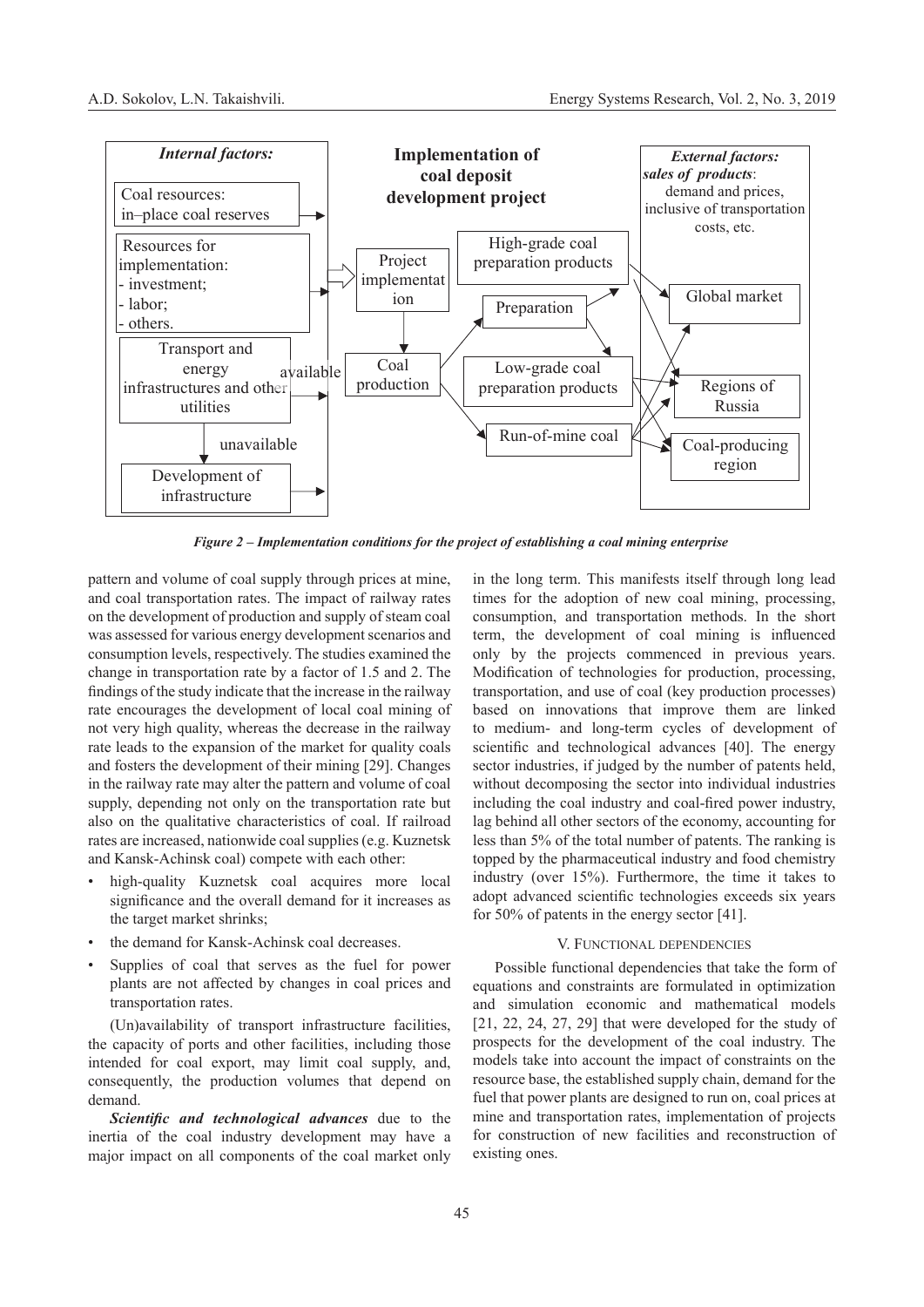Production volume in the coal-mining region is limited by the total production capacity of the existing and, in the long run, new companies, in-place coal reserves, and the demand for coal of individual deposits.

Some factors, such as mining and geological conditions and hydrological conditions of coal deposit development, etc. can be taken into account through economic indices. Energy carrier switching and projected amounts of electricity export can be allowed for through coal demand. Consideration of natural factors, such as water availability in rivers, winter temperatures, etc. is beyond the scope of the industry-specific problem but this can be done by the scenario approach to projecting fuel consumption at energy facilities and by other consumers. The effect of most factors on the development of the coal industry in the regions is difficult or even impossible to formalize, which contributes to the leading role of the expert in performing such studies.

## VI. Region-specific features of coal-mining federal subjects

Russia's regions differ significantly in terms of resources and quality characteristics of coal, the production structure (underground mining, surface mining, grades), mining and geological, hydrological and economic conditions of coal deposits development, potential opportunities for coal production development, the existing structure of coal consumption and supply, transport and social infrastructure, natural and other factors.

Most coal-producing regions of Russia have significant coal reserves for meeting their demand, for supplies to other regions, and for exports. Only a few regions have a limited resource base. These are the Republic of Buryatia, Primorsky Territory, and the Novosibirsk region. Constraints on transport infrastructure are characteristic of northern regions and regions with low population density, such as the Republic of Tuva, the north of Krasnoyarsk Territory, the Republic of Sakha (Yakutia), and the Amur region, Magadan region, and Chukotka Autonomous Okrug.

The sets of factors influencing the development of production in the regions depend on the significance of coal supplies dominating the region and the period of development prospects under consideration, i.e. shortterm and long-term prospects. For any coal-mining region, regardless of the period under consideration, significant factors include the availability of a resource base and absence of constraints on its development; economic indices of coal deposit development, demand for coal, resources required for project implementation (investments, labor resources, etc.); transport and social infrastructure. In the short term, natural factors have a greater or lesser impact on the internal consumption of all types of coal.

For the regions where export and nationwide coal supplies prevail, apart from the above-mentioned factors, the most important ones are the availability of processing

capacity and demand for low-grade coal processing volume; coal transportation rates; development of transport infrastructure, including port infrastructure. In the long term, almost all internal and external factors, including production and consumption relations, affect production volume.

For the regions producing coal for local supplies and the supplies to the adjacent regions, the sets of factors remain virtually the same. The most important of them, in addition to the ones mentioned above, are energy carrier switching; commissioning of HPPs and other measures to reduce/increase coal consumption at coal-fired power plants.

In what follows we provide an overview of several coal-producing regions that have significant differences in various parameters.

The Kemerovo region is Russia's largest region in terms of coal production. Over the years, the region's coal production volume ranged from 50% to 60% of the country's total coal production volume. Coal from the Kemerovo region is in demand in both domestic and international coal markets. Export supplies from the Kemerovo region over the years ranged from 75% to 84% of the total export from Russia. The share of Kuznetsk Basin coal in domestic coal supplies amounted to about 40%, and the share of coking coal alone was from 80% to 89% of the total supply of coking coal in the country. There are about 100 coal mining companies operating in the region that produce coal by surface mining and underground mining, along with more than 20 coal preparation plants. Kuzbass mines are among the most challenging ones in the world in terms of the gas hazard, methane content in mine workings, and the coal dust explosion hazard, which results in high onthe-job injury rates and human casualties. Almost all the presented factors (Table 2) influence the development of coal mining in the region. For individual companies, there are constraints on the available resource base. Since the coal reserves of the Kemerovo region account for 45% of Russia's coal, this constraint can be considered negligible. Taking into account the challenging conditions for the development of coal deposits in the Kemerovo region, apart from the other factors, of the utmost importance is the scientific and technological advances. The prospects for the development of the coal industry in the Kemerovo region are related to the creation of coal clusters, the development of the coal chemical industry, and the introduction of innovative coal mining technologies as well as the growing demand for coal exports [21, 42].

In previous years, The Republic of Sakha (Yakutia) had 10 to 13 coal mining companies, including one mine and two coal preparation plants. The Republic produces coals of various significance. According to the criteria of transport accessibility and key target markets, coal mining companies of the Republic of Sakha (Yakutia) can be provisionally divided into two groups: northern and southern. Most of the coal is produced in the southern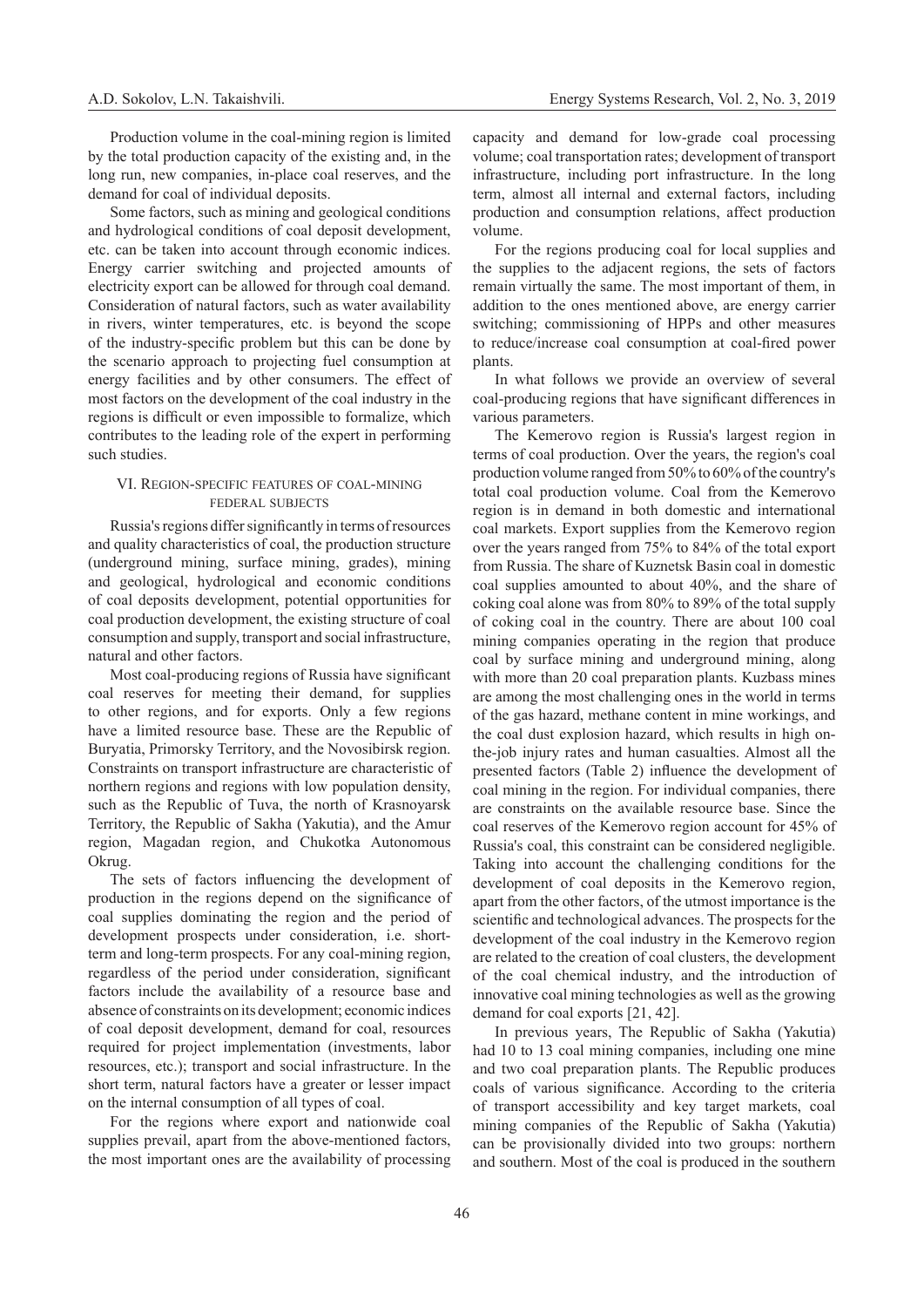coal-mining regions that have access to the Russian and international markets. The group of northern companies operates in the domestic market of the republic and their development is limited by infrastructure capabilities. These companies have only seasonal sales of their products: in summer, coal is supplied by inland transport, in winter this is done by motor vehicles via winter roads [32].

The Republic has coal reserves for export, nationwide, and local coal supplies, with few to no constraints on the resource base. The JSC Yakutugol provides the bulk of the total production volume (over 50%) and export supplies. Export supplies coming from the republic tended to grow and, in 2016, amounted to 7.9 million tons out of 13.8 million tons. In 2018, the export of Yakut coal decreased to 6.6 million tons. The change in the international coal market in 2017-2018 and the emergence of new exporters (Khabarovsk Territory) or the increase in export from regions with a more favorable geographical location, in terms of the importing countries (Sakhalin region, Zabaikalsky Territory), had an impact on the overall situation. Yakut coal supplies to the power plants account for 35-45% of domestic supplies.

Production volume in the republic depends on the demand for local coal supplies, coal for supplies to regions of Russia, including by-product coal plants, and export coal supplies, as well as the availability of processing facilities, demand for low-grade processed products, transport tariffs and transport infrastructure development.

In Krasnoyarsk Territory, 11 coal mines were involved in coal production in 2018. Three of them (71% of total production) are owned by OJSC "SUEK". Only about 60 percent of the production capacity is utilized due to the low demand for Kansk-Achinsk basin coal. There are no constraints on the resource base. The region provides about 75% of all domestic Russian supplies that are used for energy needs. Coal is supplied mainly by railway. The prospects for coal production development may depend on the increase in domestic demand by energy facilities, including those for electricity export, development of the coal chemical industry, and the demand for Kansk-Achinsk basin coal in regions of Russia. The environmental aspects of Kansk-Achinsk basin coal production and consumption are a limiting factor.

In the Irkutsk region, three coal mining companies and one coal preparation plant operated in 2018. OJSC "SUEK" provides the great bulk of production (99%). Coal is produced by surface mining techniques. There are no significant constraints on the resource base in the region. Irkutsk region coal is mostly consumed locally. Coal supplies from the Irkutsk region to neighboring regions and for export do not significantly affect the demand for coal. Coal is supplied by rail. More than 98% of coal is consumed by power plants and boiler houses. Production volume depends mainly on coal consumption by local energy facilities, fuel switching prospects, hydropower plants capacity, and, in the short term, climatic factors.

Thus, coal production in the Irkutsk region in 2013 was 13.3 m tons, while totaling 13.3 m tons in 2014. These data indicate that coal production decreased by more than 20%, mainly due to a warm winter. Low quality of coal (high sulfur content, etc.) can be a limiting factor in the development of individual deposits. The main opportunities for the development of coal mining in the Irkutsk region are likely to be related to the construction of power plants for electricity exports.

The Republic of Tuva has coal reserves for export and local supplies with no constraints on the resource base. All coal mined at the two surface coal mines, with an annual production capacity of 750 thousand tons, had been consumed within the republic until 2016. Since 2017, coal produced in Tuva has been exported in small amounts (80- 160 thousand tons). The main constraint on coal production is the lack of transport infrastructure, whereas the demand for export serves as the main driver.

In 2018, five coal mines and one coal preparation plant operated in Zabaikalsky Territory. The great bulk of the production volume (84%) is provided by OJSC "SUEK". The region has coal reserves for export and local supplies with no constraints on the resource base. More than 50% of the production volume is processed at the coal preparation plant, with most of the produced coal concentrate being exported. Run-of-mine coal is also exported. Export quality coal is produced at two deposits: Tugnuyskoye deposit and Apsatskoye deposit. The coal of export quality is mainly the coal from the Tugnuyskoe deposit. Challenges facing the development of the Apsatskoye deposit are related to the geological features of the rock structure and the hard-to-reach location of the deposit. In 2018, production at the deposit totaled only 7% of the planned production capacity. The key opportunities for the development of coal mining in the Zabaikalsky Territory may be related to the construction of power plants, mainly for electricity export and further development of coal export.

In the Amur region, two surface coal mines produce 99% of the production volume. For internal consumption, coal produced in the region (90% of the consumption) and imported coal are used. The region's significant coal reserves are more suitable for the coal chemical industry and the construction of energy facilities at the edge of surface coal mines. This is due to the mining, geological, and hydrological conditions of deposit development and quality characteristics of coal.

In the Chukotka Autonomous Okrug, until 2014, two companies had mined coal to satisfy the demand within the Okrug, while in 2015-2016, there was only one company active, the Ugolnaya mine. Coal mined in the Chukotka Autonomous Okrug was used for local consumption. The pattern of fuel delivery to the districts of the Okrug is quite complicated, which leads to a significant variation in price indices. In 2017, one more company, Beringpromugol LLC, started operating there to produce coal for export. The owner of this company is the Australian company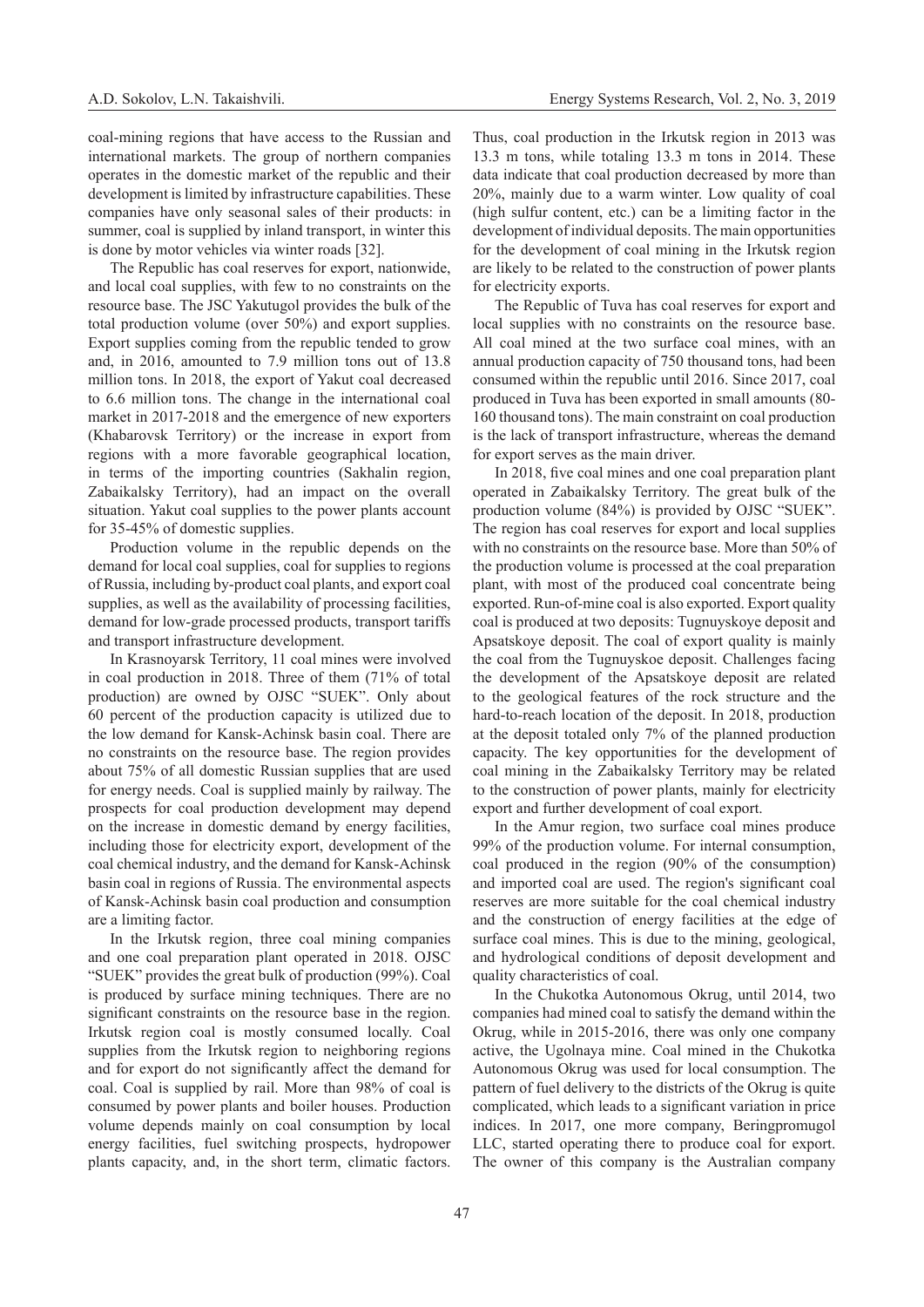Tigers Realm Coal Limited. Chukotka coal export began in 2018. The main target markets are the countries of the Asia-Pacific Region.

In the Sakhalin region, there is one major surface mine, the Solntsevsky (Sakhalinugol 2) surface coal mine, along with small companies. Over the years, the number of such companies varied (from 12 to 18) with the production capacity ranging from 50 thousand tons per year to 1 million tons per year. Coal production at the Solntsevsky surface mine in 2018 amounted to 7.5 million tons, while other companies produced from 10 thousand tons to 1.3 million tons. Coal reserves available to small companies are low. The Sakhalin region stands out from other coalproducing regions by dynamic changes in the list of small companies and their frequent rebranding. The existing coal mining companies fully meet the internal demand for fuel of the Sakhalin region, with the excess coal exported to Japan, South Korea, and China. In 2018, 9.9 million tons of coal out of 10.8 million tons mined in the region were exported. The geographical location of the Sakhalin region, its proximity to major coal importers (Japan, South Korea, and China) are instrumental in developing coal exports. As for the domestic coal market, the presence of a large number of suppliers, coal grades, and modes of transportation (rail, sea, road, water-rail, road-rail) creates great difficulties in addressing the issues of fuel volume to be supplied.

The coal deposits in the Sakhalin region are of high quality and diverse properties, which means that they can be used in a variety of ways - for export, as both an energyproducing fuel and as feedstock for the coal chemical industry. The most important factors for the development of coal production in the Sakhalin region are the development of transport infrastructure, scientific and technological advances, economic indices, and mining and geological conditions for coal deposit development.

## VII. CONCLUSION

The studies carried out for the coal mining eastern Federal Subjects show that the regional features are smoothed over when considering Russia as a whole or its federal districts. Thus, in Russia as a whole, it can be assumed that all coal is supplied by rail and the cost of inter-regional supplies can be calculated using railway rates for coal transportation. When projecting the development of the coal industry in some regions, this assumption does not hold, since coal is supplied there by various modes of transport. Coal-producing regions are located in various climatic zones. The development of promising coal deposits in the northern regions is complicated by the presence of permafrost, lack of transport and social infrastructure, and depends on the availability of resources for the development of deposits (investments, labor resources, etc.).

The main factors determining the development of coal mining are the demand for coal and the possibility and economic feasibility of implementing coal mining development projects. These, in turn, depend on a combination of other factors that differ from region to region.

Structural complexity, the large scale, heterogeneity, and inertia of the coal industry development, availability of different areas of coal use determine the lack of unambiguous dependence of the opportunities of coal industry development in the regions of Russia on individual factors. Quantitative assessment is not possible for all of the factors due to the lack of explicit functional dependencies, the incompleteness of available information, and uncertainty of conditions for the development of the regions of Russia and the global coal market. Most of the factors may affect the development of the Russian coal industry as a whole, and coal-producing regions as well only in the long run, due to the inertia inherent in the industry development.

Each of Russia's coal-producing regions is unique in its way, and the conditions that determine the opportunities for the development of coal mining in the region are also unique. Forecasting the development of the coal industry in the regions calls for a case-by-case approach, and, when it involves modeling, the development of models for each coal-producing region is required.

## **REFERENCES**

- [1] Mohr S., Höök M., Mudd G, Evans G. Projection of long-term paths for Australian coal production – comparisons of four models, International Journal of Coal Geology. 2011. Vol. 86. Part 4. P. 329–341. DOI: 10.1016/j.coal.2011.03.006 [Online]. Available: https://www.researchgate.net/ publication/286295507\_Projection\_of\_Australian\_ coal\_production\_-\_Comparisons\_of\_four\_models
- [2] Trends and Issues for Future Coal Use [Online]. Available: https://www.nap.edu/read/4918/ chapter/7#55
- [3] Coal Energy for Sustainable Development/ World Coal Association// [Online]. Available: https://www. worldcoal.org/file\_validate.php?file=coal\_-\_energy\_ for\_sustainable\_development\_final(16\_04\_2012).pdf
- [4] Izabela Jonek-Kowalska Method for Assessing the Development of Underground Hard Coal Mines on a Regional Basis: The Concept of Measurement and Research Results//Energies 2018, 11, 1370 http:// dx.doi.org/10.3390/en11061370
- [5] Bija ´ nska, J.; Wodarski, K. Risk management in the planning of development projects in the industrial enterprises. Metalurgija 2014, 53, 276–278.
- [6] Betz, Mike and Farren, Michael and Lobao, Linda and Partridge, Mark D. Coal Mining, Economic Development, and the Natural Resource Curse [Online]. Available: https://mpra.ub.uni-muenchen. de/58016/ MPRA Paper No. 58016, posted 22 Aug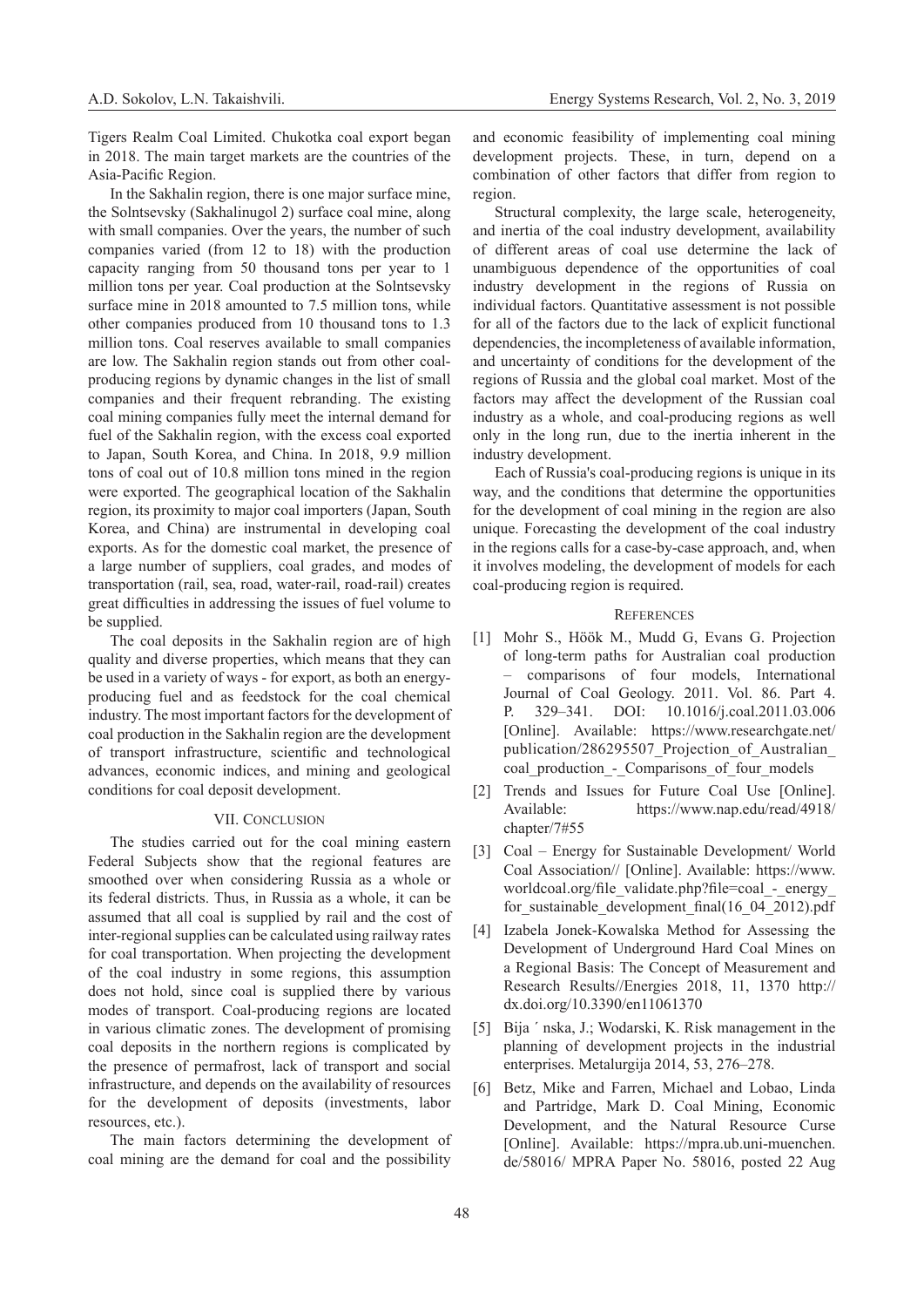2014 18:35 UTC

- [7] Yoshimitsu MIMUROTO, Koichi KOIZUMI Coal Supply and Demand Trends and Challenges Facing a Stable Coal Supply in Japan - Coal Use Considering Global Warming Prevention and the Prospects of Coal Use //- The 388th Forum on Research Works June 30, 2004
- [8] Adriana Popa, Ajith Das Menon, Bartłomiej Walentyński John Rudoph Young, Hing Yee Ching, Lia Cairone, Miguel Brito, Wilson Ying Kit Yung, The Challenges of the U.S. Coal Industry and Lessons for Europe //Columbia SIPA /United Nations Economic Commission for Europe, May 2016. - 72p. [Online]. Available: https://www.unece.org/fileadmin/DAM/ energy/se/pdfs/cmm/pub/Challengs\_US.Coal.Ind\_ LessonsEurope.pdf
- [9] D. Creedy, W. Lijie, Z. Xinquan, L. Haibin, G. Campbell China's coal industry transformation: performance, challenges, and prospects [Online]. Available: https:// www.researchgate.net/publication/300904555\_ China's coal industry transformation performance challenges and prospects
- [10] Coal Market Module of the National Energy Modeling System: Model Documentation 2018/ U.S. Energy Information Administration June 2018. 41 p. [Online]. Available: https://https://www.eia.gov/outlooks/aeo/ nems/documentation/coal/pdf/m060(2018).pdf
- [11] S. Mohr, M. Höök, G. Mudd, G. Evans. Projection of Australian coal production - Comparisons of four models/ Paper presented at International Pittsburgh Coal Conference 2011/ [Online]. Available: https:// www.researchgate.net/publication/286295507\_ Projection of Australian coal production -Comparisons of four models
- [12] Suwala W. Modelling Adaptation of the Coal Industry to Sustainability Conditions, Energy. 2008. Vol. 33. Issue 7.P. 1015–1026.
- [13] MD Budeba, JW Joubert, RCW Webber-Youngman A proposed approach for modeling competitiveness of new surface coal mines, November 2015 Journal of the Southern African Institute of Mining and Metallurgy 115(11):1057-1064, DOI: 10.17159/2411- 9717/2015/v115n11a10
- [14] Bogucki, R., Lasek, J., Milczek, J.K., Tadeusiak, M.: Early warning system for seismic events in coal mines using machine learning. In: IEEE Federated Conference on Computer Science and Information Systems (FedCSIS), pp. 213–220 (2016) [Online]. Available: https://arxiv.org/pdf/1609.06957.pdf
- [15] Syed Aziz Ur Rehman, Yanpeng Cai, Rizwan Fazal, Gordhan Das Walasai and Nayyar Hussain Mirjat. An Integrated Modeling Approach for Forecasting Long-Term Energy Demand in Pakistan. November 2017. 23

p. [Online]. Available: https://www.researchgate.net/ publication/321089708\_An\_Integrated\_Modeling\_ Approach\_for\_Forecasting\_Long-Term\_Energy\_ Demand\_in\_Pakistan

- [16] Energy forecasting and modeling [Online]. Available: https://www.enerdata.net/brochure/energy-forecastmodels-consulting-brochure-enerdata.pdf
- [17] Strager MP, Strager JM, Evans JS, Dunscomb JK, Kreps BJ, Maxwell AE (2015) Combining a Spatial Model and Demand Forecasts to Map Future Surface Coal Mining in Appalachia. PLoSONE 10(6): e0128813. DOI:10.1371/journal. 26 p. [Online]. Available: https://www.ncbi.nlm.nih.gov/pmc/ articles/PMC4474888/pdf/pone.0128813.pdf
- [18] Yanbin Li and Zhen Li. Forecasting of Coal Demand in China Based on Support Vector Machine Optimized by the Improved Gravitational Search Algorithm. Energies 2019, 12(12), 2249; https://doi.org/10.3390/ en12122249 [Online]. Available: https://www.mdpi. com/1996-1073/12/12/2249/htm
- [19] Assumptions to the Annual Energy Outlook 2015, U.S. Energy Information Administration. September 2015. 224 p. URL: https://www.eia.gov/outlooks/aeo/ assumptions/pdf/0554(2015).pdf (19.06.2018).
- [20] Tsvetkov N.I. Using the mathematical modeling method at the complex design of a coalfield. - Ugol' (Coal), 1967, No. 2, pp. 10-15, (in Russian.)
- [21] Plakitkina L.S. Simulation models to predict the coal industry., Izvestiya RAN (Proceedings of the Russian Academy of Sciences). Power engineering, No. 3, 2010. - pp. 162-175, (in Russian.)
- [22] Nikita Pavlov and Nikolai Petrov Coal industry of the Republic of Sakha (Yakutia): tools and forecast 03002 Published online: 25 January 2019 DOI: https://doi. org/10.1051/e3sconf/20197703002
- [23] Liudmila Takaishvili Simulation models to study the development of the coal industry as energy sector component Research paper E3S Web of Conferences 77, research paper 02004 (2019) Published online: 25 January 2019 DOI: https://doi. org/10.1051/e3sconf/20197702004
- [24] Agafonov G.V., Sokolov А.D, Takaishvili L.N. Modeling of coal industry development/ Proceedings of RAS. Power engineering journal. No.6, pp. 159- 165. 2011, (in Russian.)
- [25] Tarzanov I.G. Results of the Russian coal industry in 2017, Ugol'. 2018. No. 3. P. 58-73. (in Russian)
- [26] Tsvetkov N.I. Application of the method of mathematical modeling to the integrated design of a coal basin, Ugol'. 1967. No. 2. P. 10–15. (in Russian)
- [27] Methods and models of the regional energy programs development, Saneev B.G., Sokolov A.D., Agafonov G.V., et al. - Novosibirsk, Nauka, 2003. p.140, (in Russian)